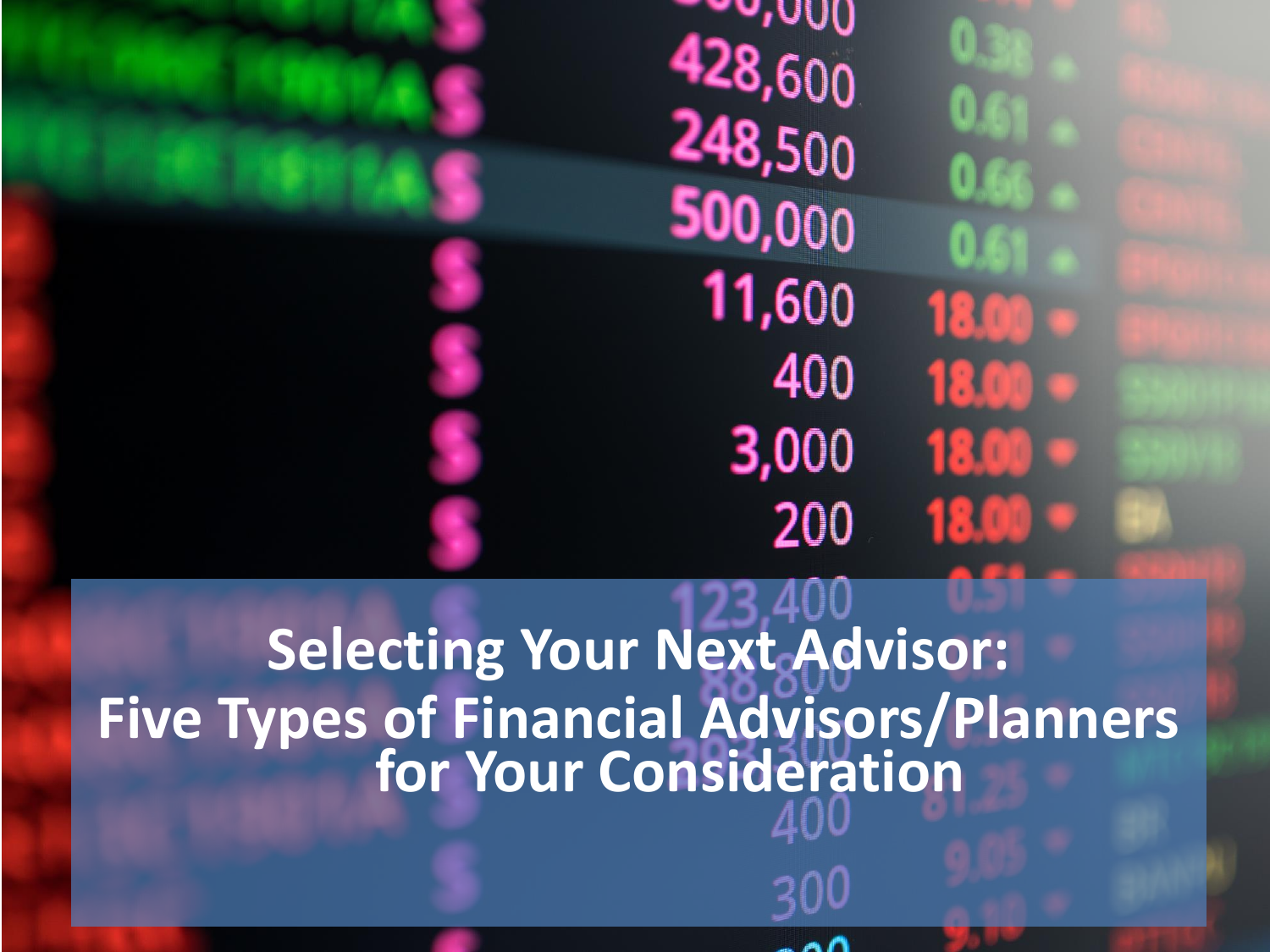

**Warren Financial** Investing for a Greater Purpose

"Trust" is almost always the number one reason given by a client for choosing their financial advisor.

So, we did some searching for information about how to create "trust". What is it? Where does it come from? Does it need to be maintained over time or is a situation where once created it never disappears?

We found a pretty good source called "live your trust story" which provided us with some interesting insights about trust.

People we trust tend to give their word, then follow through with appropriate actions.

When we communicate effectively, we tend to avoid situations where we promise to do something but don't really want to do it. Trust is built by speaking clearly and honestly when making commitments and making sure that everyone is on the same page.

It takes time to build trust, but it can be destroyed quickly. Trust is built on small steady progress.

Trust is maintained by placing a high value on the relationships we already have. Relationships require effort. It's important to consistently "show up", providing value to your relationships. Treat customers as valuable members of your company and don't spend all your time chasing new customers.

Team skills and open participation within your spheres of influence will help to generate trust.

#### Five Models of Wealth Management

Honesty really is the best policy. People tend to have a desire to express information in the most pleasant way possible, and while we should always seek to spare other people's feelings, never-theless it's important to find ways to always tell the truth. The alternative, ie. telling a lie, is a destroyer of trust.

Help people whenever possible. Providing your assistance in your areas of expertise will be especially well regarded when there is nothing to gain for yourself. Therefore, look for opportunities to help others, even when you don't end up with a client. Clients, friends, and even acquaintances will notice, and trust will be built.

Showing empathy, emotion, and feelings will help to build trust. These days, a relatively new buzzword has arisen known as "emotional intelligence". It's about remaining calm and balanced but responding with empathy and emotion. In addition, it's about remaining "constructive" during conflict.

Don't always be a self-promoter. It's always OK to tell your story in a genuine manner. Naturally, the things on your mind are the activities with which you are involved. To avoid destroying trust, listen to yourself and try to place yourself on the other end of the conversation. In this way, it's possible to avoid self promotion. Acknowledgement and appreciation in relationships are trust builders.

Show that you have values and beliefs by following the values and beliefs you already have, in other words, be genuine and do what you think is right. This trust building action can be summed up in one word, "integrity".

Everyone makes mistakes. When you make a mistake, admit it. In such cases, sincerity matters. It seems hollow when a person in a disagreement simply apologizes to end the conflict. People need to believe you are sincere and trust will be enhanced.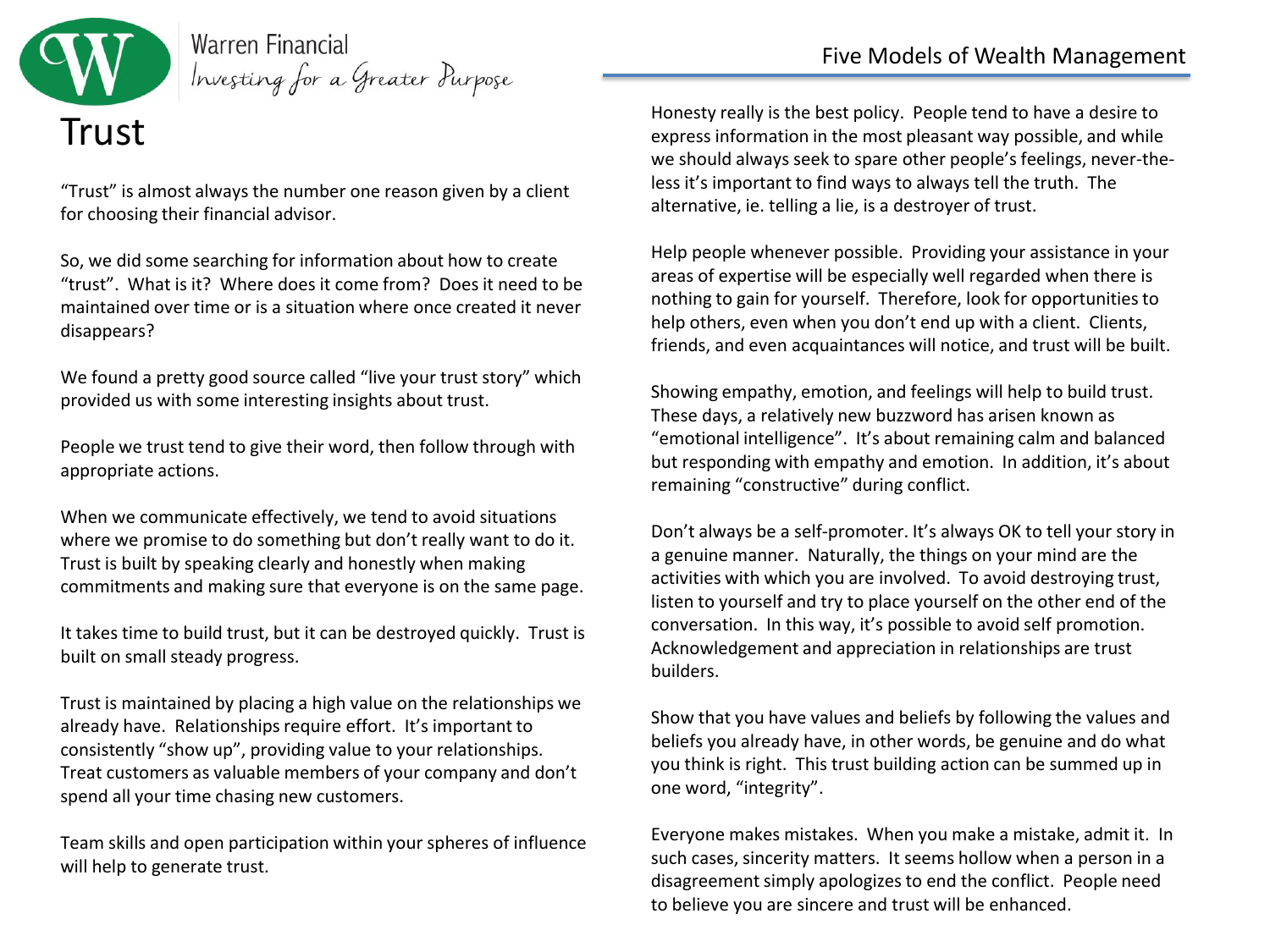

Before we launch into the Five Types of Financial Advisors, a.k.a. the Five Models of Wealth Management, we first take a look at a major fallacy.

There are dozens of books, websites, DIY brokers, and educational courses that will teach you to manage your own portfolio. They will tout that you can achieve exceptional results on your own – far better than any broker or professional manager. Some even propose that the reason most people don't achieve great results is because they pay too many fees to their advisors and brokers.

Warren Financial is not a broker. Warren is not a company that charges fees to place trades. So Warren Financial has some objectivity.

Further, you should strive to fully understand the difference between a portfolio manager that is in a fiduciary position to you, vs. brokers and commissioned salespeople that are not your fiduciary.

Regardless of cost, the most important thing when it comes to managing your portfolio is making money. If you pay a small amount but are constantly losing money, then you won the battle but lost the war. In the extreme, it's better to pay high fees and get a superior return on investment. Even better to pay low fees and still get a superior return on investment. The point is that the keystone in the process is not what you pay, instead the key point is:

Value = (what you get – what you paid for it)

What "Value" does the DIY portfolio manager achieve? Some studies have shown (for the period 1990 to 2010) that

individual investors have only achieved a 3.49% average annual return on investment; whereas the market (as measured by the SP500) from 1990 to 2010 produced 7.81% annually. Some argue with the methodologies used to compute these results. But that is not the point. As a financial advisor for the past 20 years, our personal experience is that a big part of our "value proposition" to the investor is simply keeping them from shooting themselves in the foot. The exact ROI percentages are irrelevant. What is relevant is that an investor with no coach, no advisor, no helper will OFTEN make emotional mistakes which cost them dearly.

How do the DIY investors shoot themselves in the foot? Every investor, beginner and expert alike knows that the goal is to find quality companies and then buy them low and sell them later at higher prices, thus achieving a positive return. DIY investors shoot themselves in the foot by becoming emotional about their investment decisions. They tend to do exactly the opposite of buylow and sell-high. The reason is that when stocks are low, instead of thinking of them as "on sale" or "inexpensive" the DIY investor is concerned that he/she will lose all his hard earned dollars as he watches his brokerage account lose \$thousands daily or monthly. And when stocks are high, the DIY investor is on an emotional high, daily counting up his chickens before they are hatched, rubbing his/her hands together. The last thing a DIY investor is thinking about when stocks are high is selling the golden goose that is laying eggs in their portfolio.

Studies and decades of experience managing money have convinced every "advisor" that DIY should be left at the Home Depot. An investor should no more be a DIY investor than a sick medical patient should look up his condition on the internet and treat himself.

Another major reason not to be a DIY investor can be boiled down into a single word (to be explained later): **ACCESS**.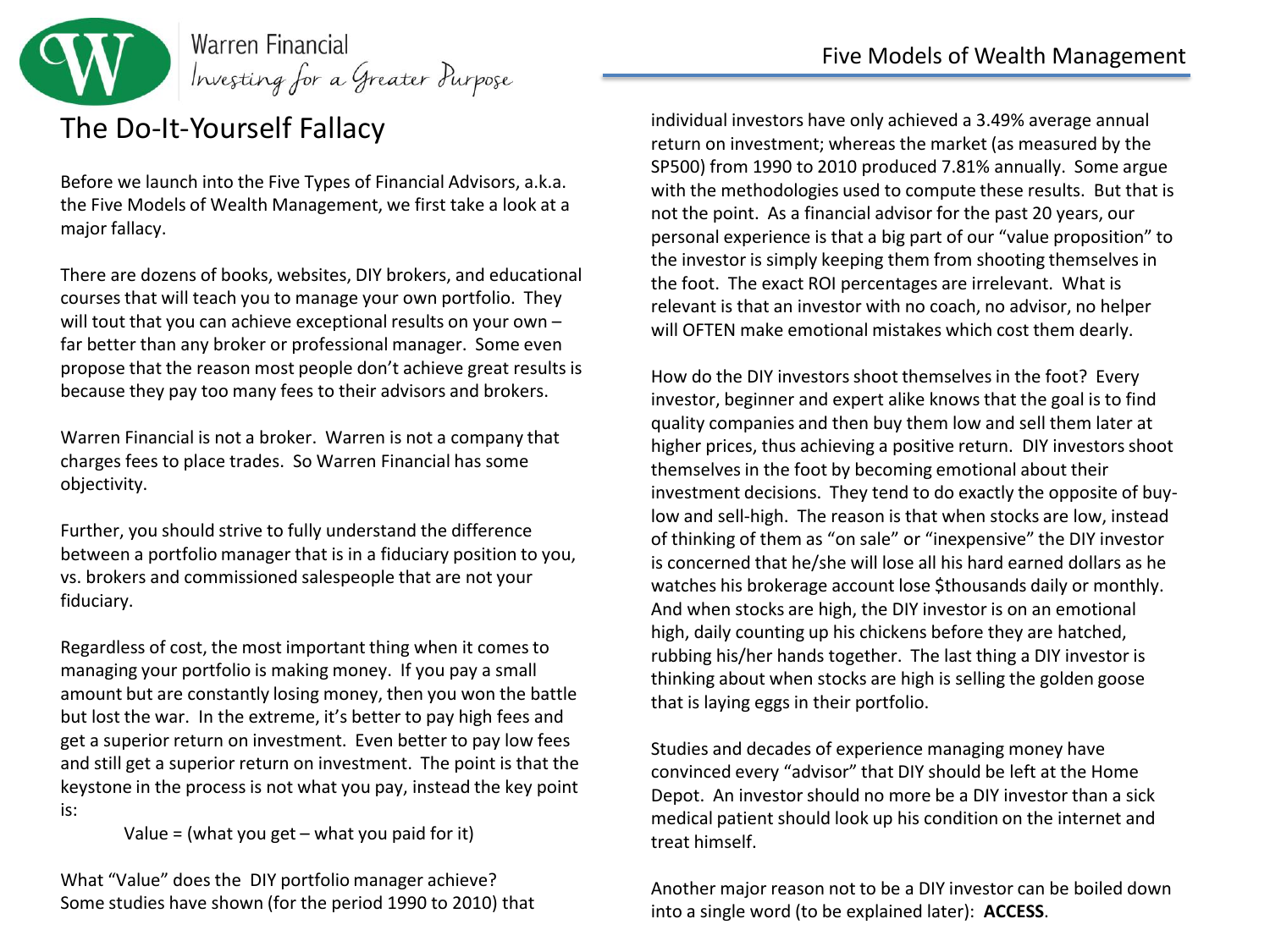

### 1) A Big Box Broker, a type of "Walmart" of investment services (such as Merrill, Goldman, Morgan, Wells, or others)

#### **OVERVIEW**

The big box store approach to wealth management means that you are doing business with a well known brand that is handling \$trillions of dollars and hundreds of thousands or even millions of investors. Just like shopping in a Home Depot or Walmart, the experience you get depends heavily on the quality of the person you happen to meet when you walk into the store that day.

### **ACTIVITIES**

The investor turns over management to an advisor at the big box retailer (such as Merrill, Goldman, Morgan, Wells, or other).

The advisor is tasked with picking investments that are suitable for the investor. Sometimes in a fee account the advisor may be acting in the investors "best interest", but most of the time, the advisor is held to the lower standard of simply picking investments that are "suitable" for you.

This usually results in the advisor turning over the bulk of your portfolio to the big box store "back office" that will select

Comfort from a Big-Box Store Model

stocks and bonds for a standard fee of perhaps 1%. Then to supplement advisor income, many big-box-store advisors also sell you mutual funds and annuities while the advisor pockets the commission.

- The investor may never get to talk to the people actually handling his/her investments, but only to the initial sales person often known as his/her "advisor".
- The advisor is free to sell the investor any suitable product that will create a commission for himself or herself including products created by the big box broker which are "pushed" on the advisor and for which the advisor is "incentivized" by the big box broker.
- One widely reported drawback reported to us by our clients who used to be the client of a big box broker is that they tend to only pay attention to their big clients who have more than \$10m or even more than \$25m to invest.
- The portfolio the investor gets will most likely be cookie cutter and based on the widely adopted "fully diversified portfolio" approach. We track a fully diversified portfolio made up of low cost ETFs which has a 10 year return (ending 2018) of only 6.04% whereas the SP as measured by the SPY low cost ETF returned 10.75% Maybe there is a better approach than the cookie cutter "fully diversified portfolio"?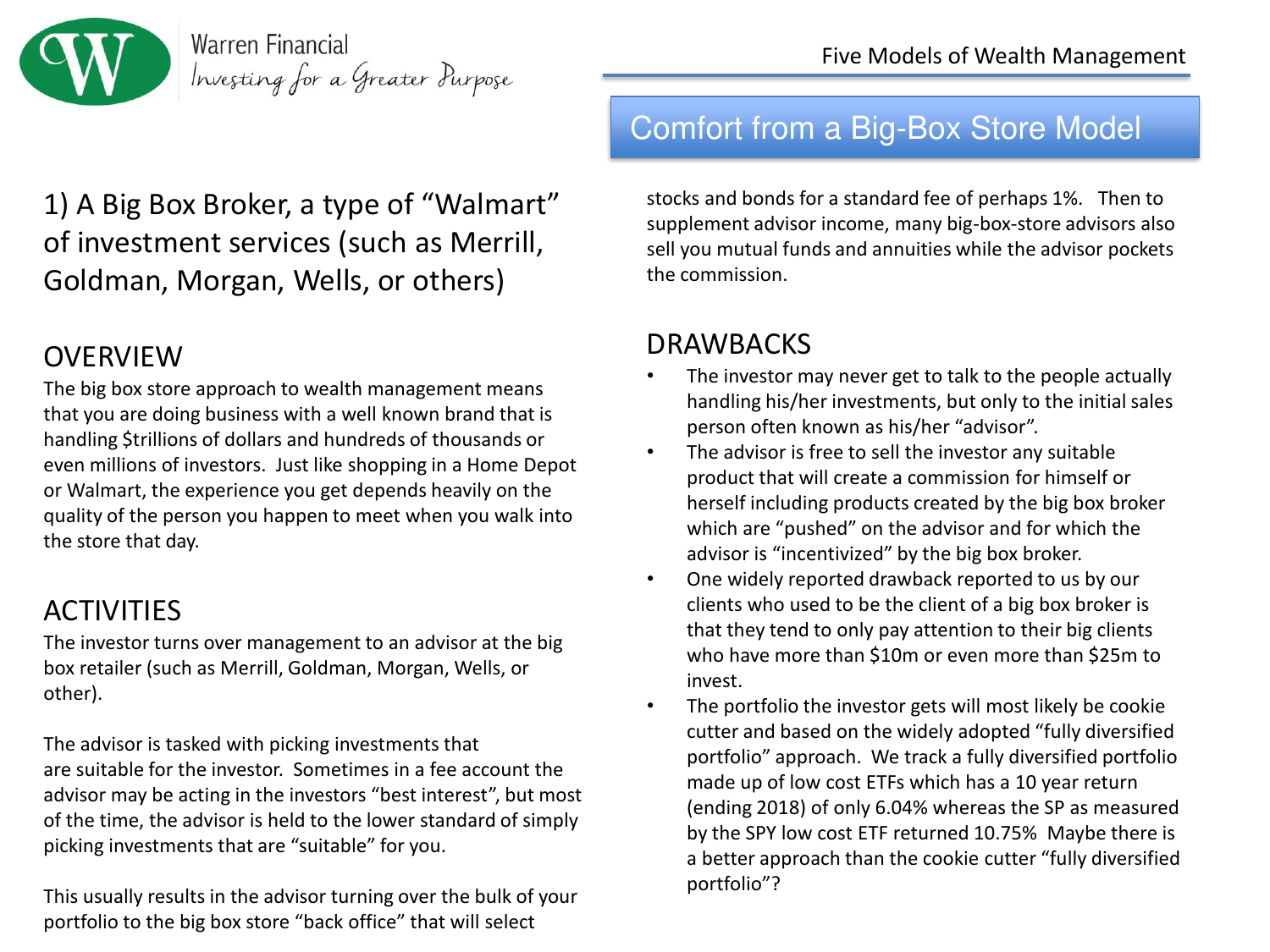

#### 2) Discount Brokers arrived on the scene with the advent of the internet.

#### **OVERVIEW**

Discount Brokers such as Schwab, E-Trade, and others provide technology to investors to help them DIY. The allure to many investors is that the technology is "free" as long as you pay the broker a low per-trade fee. The cost/trade has been dropping for years as companies like Schwab and Fidelity compete for this business. Most recently an upstart broker named Robin Hood is offering a \$0 cost per trade fee.

#### **ACTIVITIES**

The investor gets a trading platform and a few lessons in how to hit the "Buy" or "Sell" button. The discount broker often provides some level of information about companies that the investor can use to investigate potential stocks to buy.

Just like credit card companies aren't overly fond of people who pay their entire bill every month, holding no balance, and paying no fees or interest; discount brokers aren't entirely fond of investors who buy and hold making few if any trades per year. They traditionally have made their money from "per trade fees", however, like banks and airlines, they will play the shell game and move fees around to hide them from you.

# The "I Hate Fees", Discount Model

- The investor is truly on his own. Perhaps he/she gets access to an 800 number to ask questions, or a chat feature, along with message boards where other investors can mislead him/her.
- This is a simple model where the investor gets very little and pays very little. The investor may feel empowered by doing it him/her-self. However, most investors don't have training in accounting and don't have the background or knowledge to understand financial statements.
- Most investors don't know how to properly calculate their results. If they've made a few good trades they usually feel pretty good about their own management. But seldom does the DIY investor calculate a portfolio wide return on investment and compare their results against some reasonable benchmark.
- One widely reported difficulty the investor has is answering the question about "when to sell". Most discount broker investor types spend a good amount of time investigating buy decisions, but then become heavily invested in their ability to make good decisions. This results in extreme difficulty to sell as if the decision to sell is an admission of a failure in the investors analysis. We've observed investors so "married" to their trades that they literally watch their assets drop by more than half – stubbornly refusing to sell.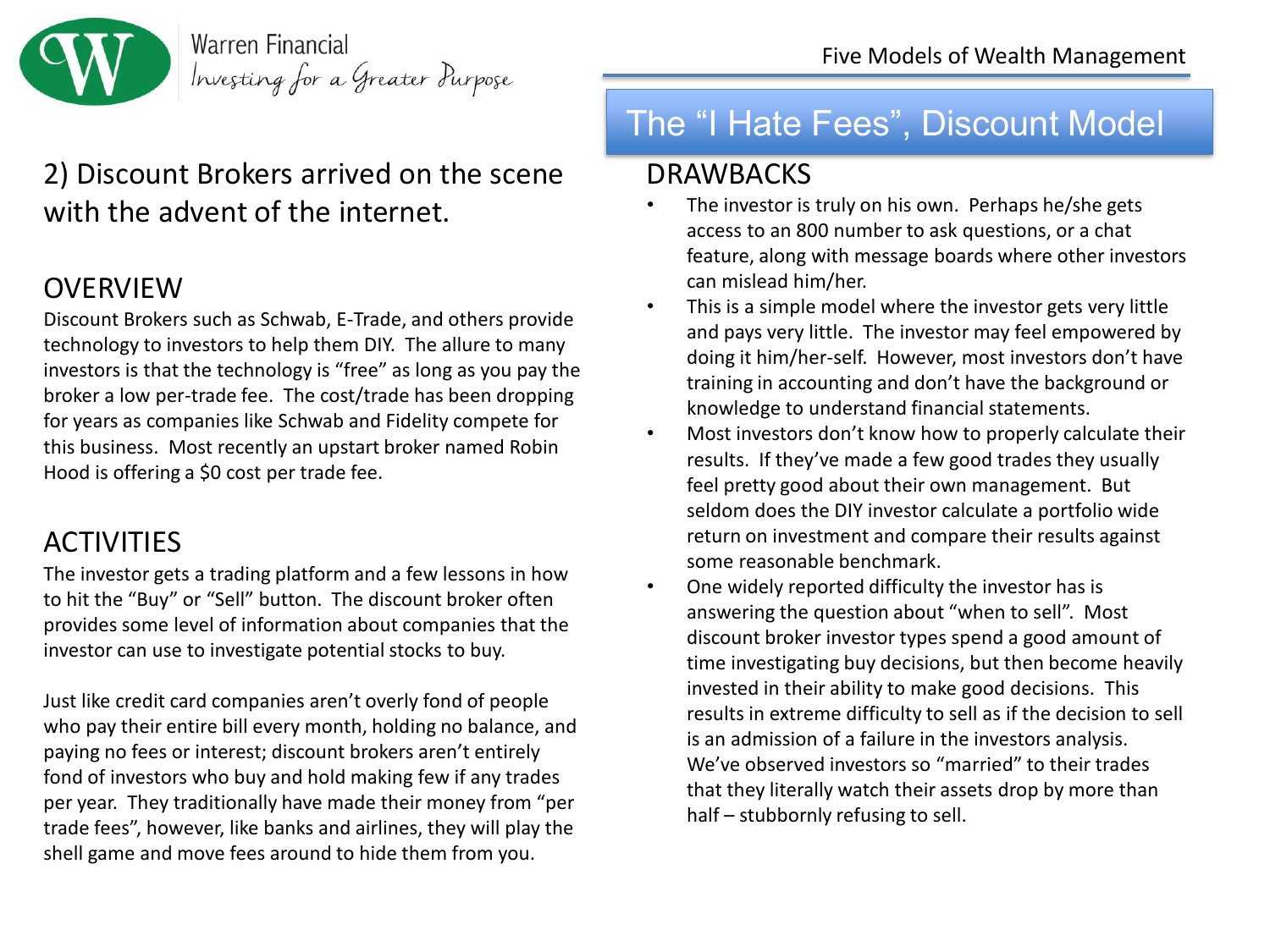

# The Free Thinker Mutual Fund Model

#### 3) Investing with a Mutual Fund company such as Vanguard, Fidelity, Pimco, and others.

#### **OVERVIEW**

The investor assumes that the whole investment process is not that difficult if he/she can turn all the detailed stuff over to a mutual fund or ETF company.

# ACTIVITIES

The investor picks a few big mutual funds and lets them go to work.

The investor doesn't feel as if he/she is paying anything because the mutual fund company takes their management fees out of the fund.

Many mutual fund companies generally keep their nose clean and have a good reputation (such as Vanguard and Fidelity) so the investor feels emboldened that pretty much all decisions he/she makes will be good ones.

- The investor may not fully understand how mutual funds make their money. For example, is the investor paying 12b-1 fees? Or is the investor buying the A shares or the C shares, the R shares or the D shares? What does it all mean?
- The investor has little understanding of the overlap between his funds. The investor assumes he/she is diversified when in fact his/her funds have massive overlapping holdings. He may assume that because all his funds are going up together in a bull market that all his funds are "good". He may not realize that many of his funds have the very same holdings inside them such that when the market goes down, his funds will all go down together. The investor believes all the while that he/she is diversified.
- Sometimes mutual fund companies have a store front. But usually the investor ends up getting help from someone not allowed to give advice. The nice person at the store will usually tip you off by saying, "I not allowed to tell you what to do, but if it were me, I would…."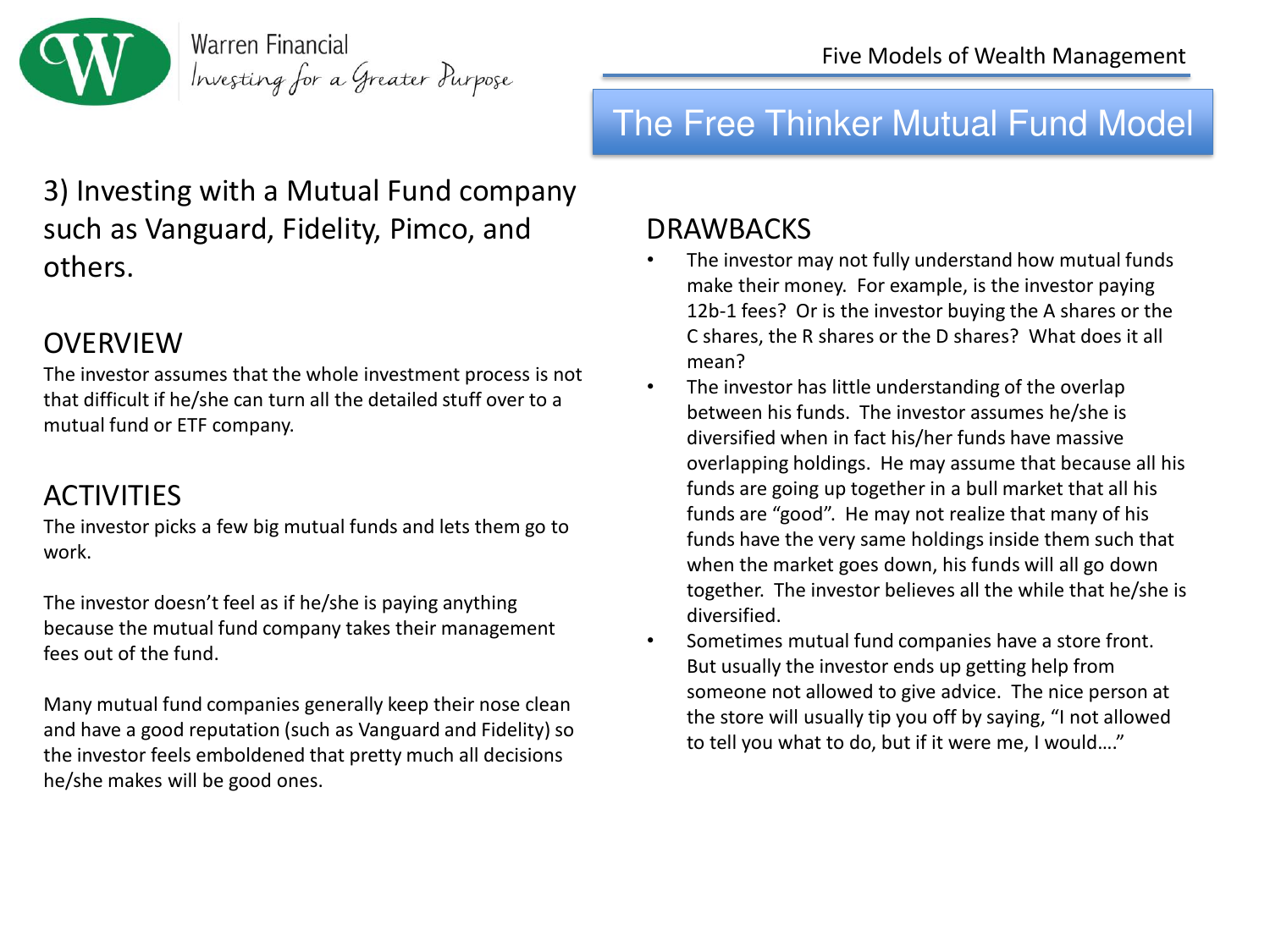

#### 4) A Commission Based or Hybrid Financial Advisor representing a major insurance company such as (Lincoln Financial, AXA, or others)

#### **OVERVIEW**

Insurance companies have been in the habit of designing plans that appeal to investors who are totally risk averse. Some investors simply don't understand the markets and don't want to understand them. They simply want to make some money when markets go up and not lose any money when markets go down. Insurance companies are glad to oblige. They design products that give investors a fraction of their profits when markets rise while protecting them when markets fall – all within an expensive fee structure.

#### ACTIVITIES

The investor buys an insurance product from a nice salesperson. The product comes with lots of guarantees and a big giant book you will probably never read that explains in gory detail everything you need to know. First tip: If you didn't read the book, then don't buy it. This is very important with insurance contracts because that big thick book explains to you "when" and "how" you can withdrawal funds and what those withdrawals will "cost" you.

# Security Blanket Insurance Model

This type of salesperson, or "advisor" is not required to act in your "best interest". They are a salesperson working for a commission. That doesn't mean everything they say is wrong or bad, just like everything a car salesman says is not wrong or bad. It's a buyer beware situation.

- The investor will be paying high fees for all those juicy guarantees.
- The investor will have a hard time getting his/her money back if they want to use it. Typically there are heavy withdrawal fees if you want to sell which range from 7% up to 15% - just to get your money out of their contract. This is shown on their statement as the "Surrender Value" and the "CDSC costs".
- The investment choices inside insurance products are typically not very good. The funds probably have higher than average management fees and lower than average returns on investment.
- Only 4% of all annuity buyers ever "annuitize". If you don't know what that means then your salesperson did not fully explain the product to you and/or you didn't read the book he gave you.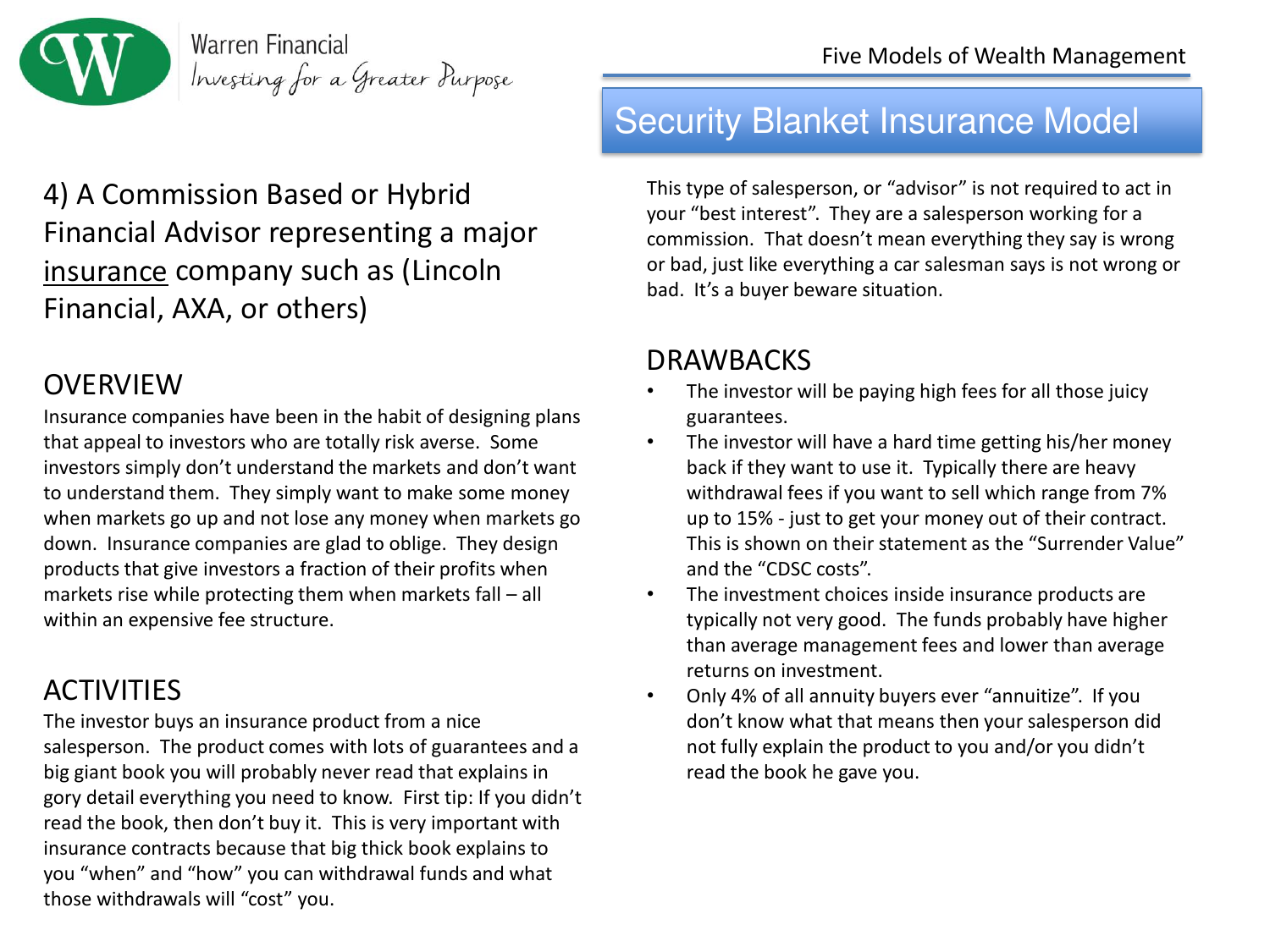

### 5) A Fee-only Registered Investment Advisor

#### **OVERVIEW**

The Registered Investment Advisory Representative is required to put your "best interests" first. That doesn't mean he/she is always right or that your investments will always make money. No one has a crystal ball.

#### ACTIVITIES

There are 2 types of Registered Investment Advisory companies, those that manage assets themselves (picking funds, individual stocks and bonds) and those that outsource the management to someone else.

The advisor should provide the investor with sophisticated advice including coverage of topics such as taxes, estate planning strategy, 401k, employee stock options, profit sharing plans, alternative investment types, etc.

The advisor should provide the investor with a comprehensive financial plan utilizing statistical tools to calculate probabilities of success. Goal based planning is paramount. Investment portfolios should be diversified, but not follow the cookie cutter "fully diversified model" that has tended to

# The Human Element of TRUST Model

underperform.

**ACCESS**. The advisor should be able to provide access to "difficult to find", "high quality" investment opportunities for the investor, not just build a portfolio of stocks, bonds, and funds. This should include real estate opportunities, venture capital, private equity, special non-public funds, etc. There is more to a successful investment portfolio than just stocks and bonds.

Each investor should seek a goal based, custom built portfolio.

- Don't pick the wrong advisor.
- Don't pick an advisor that sells annuities, especially if the advisor recommends putting your IRA money into an annuity.
- Don't pick an advisor that only buys mutual funds or ETFs. These carry extra costs and are just another form of outsourcing investment decisions.
- Don't pick an advisor that sells any commissioned products.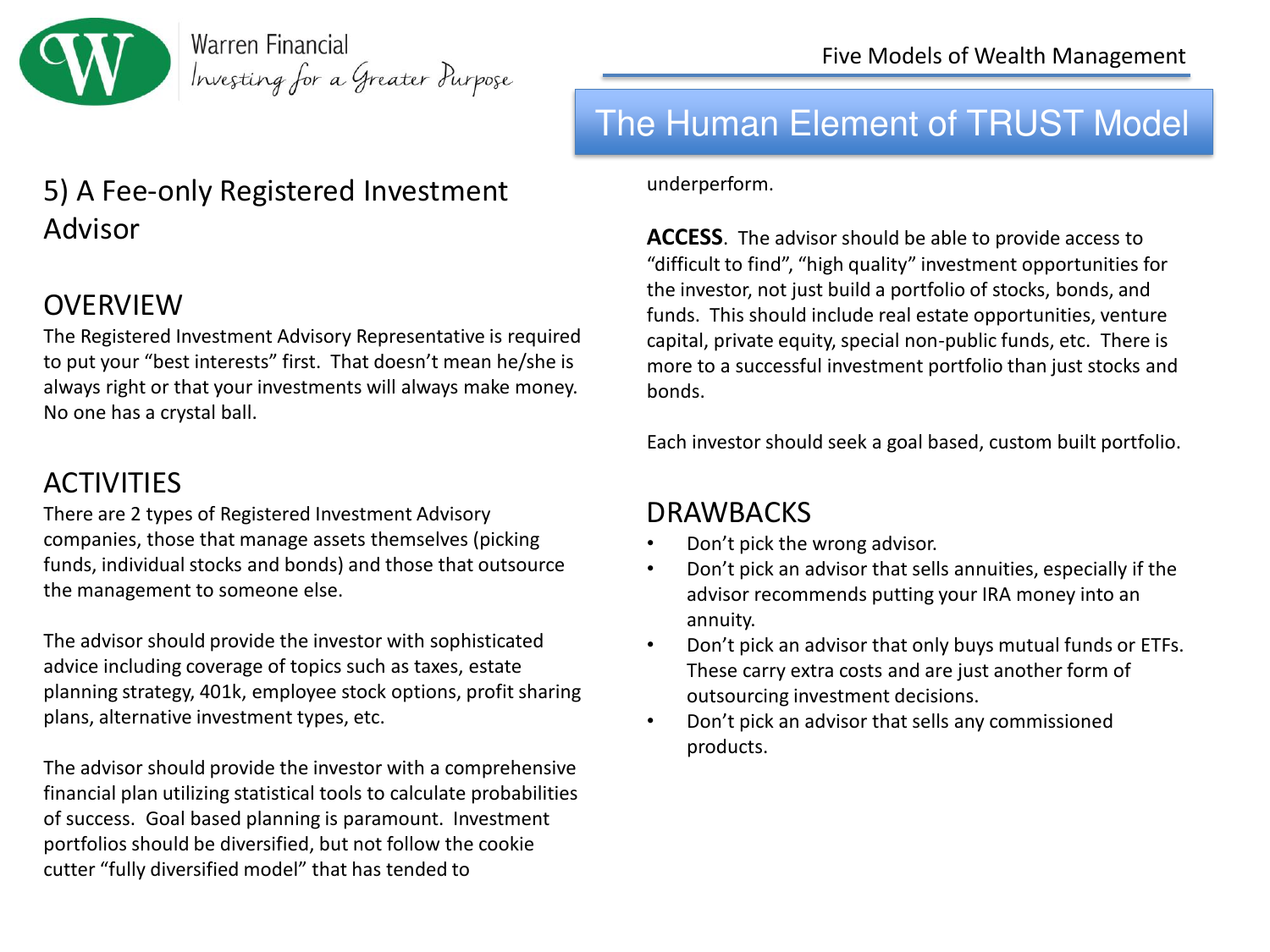

Warren Financial

- Established in 1965 by Bill Warren
	- Over 50 years of industry experience
- Headquartered outside of Philadelphia
	- Clients in 19 states and abroad,
	- Offices in Philly, Hilton Head Island and Atlanta
- Provides financial planning and asset management services to more than 280 clients
	- Our most tenured clients have been with us for over 30 years. 93% Client retention.
- Senior management team with high-level experience in the financial services industry

**Dual Income** 

• Our Customers are…



Executives that have saved for retirement, typically between \$1m - \$10m



**LEARN MORE** 

Dual Income couples still working, such as doctors, consultants, engineers, lawyers, typically between \$1m to \$10m







Small to medium business with between 10 and 100 employees, executive pay packages, 401ks, deferred comp, etc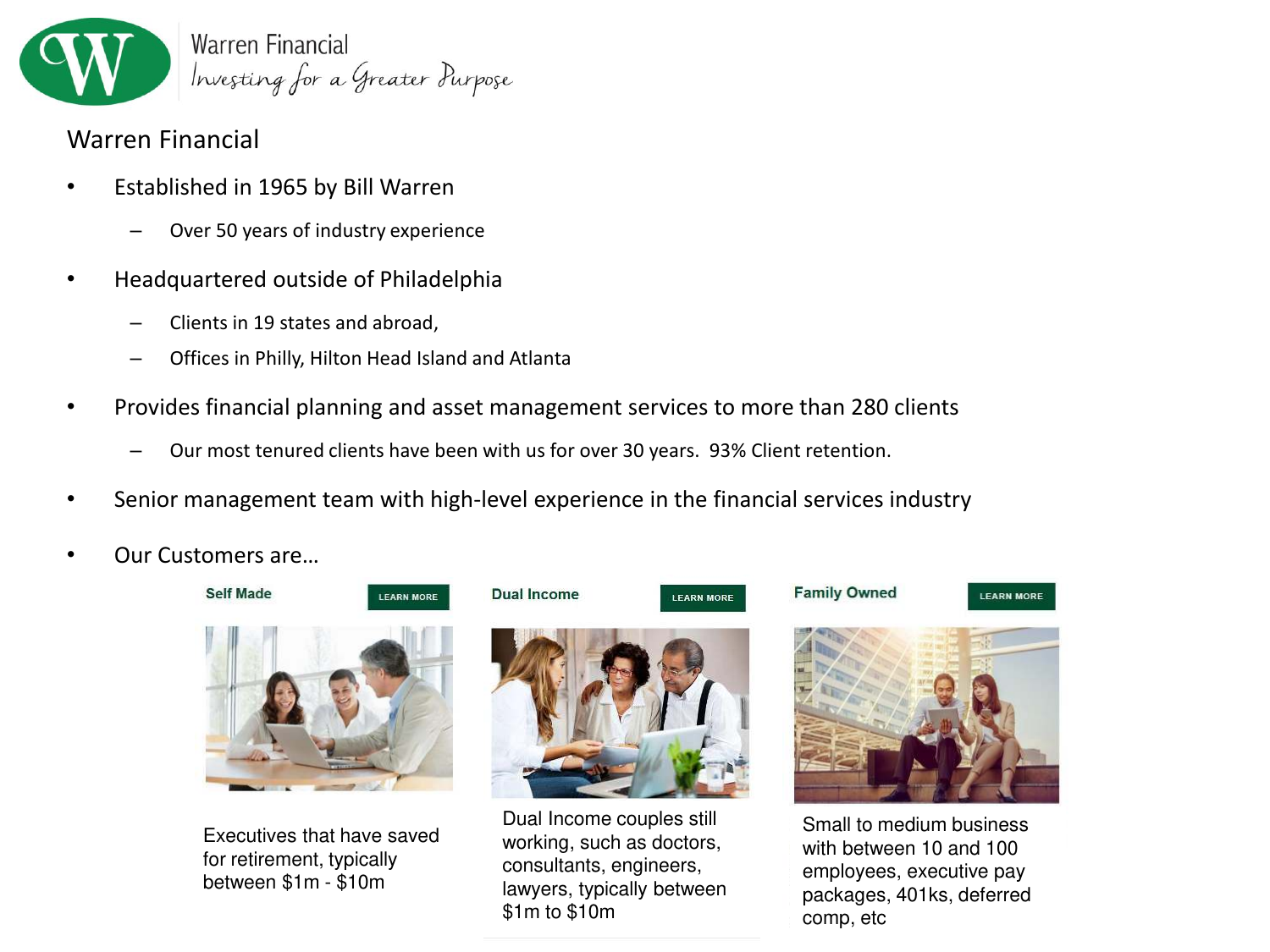

# **Warren Financial in the News...**



## THE WALL STREET JOURNAL.

Some Investors Show No Fear of a Rising VIX

Randy Warren, investment strategist at wealth-management firm Warren Financial Service, which has \$80 million under management, often uses VIX call options to insure against potential market declines. Last month, when stocks began to slide, he bought call options "in case things turned ugly."

STOCK<br>ALERT

 $\rightarrow \rightarrow \rightarrow$ 

**Randy Warren W** @warrenfinancia

#### **BARRON'S**

#### Warren Fund Hedges Bets on Dividends, MLPs

Randy Warren is chief investment officer of investment advisory firm Warren Financial Service, and manages WFS Funds, the firm's investment division, with roughly \$75 million in assets under management in hedge funds, mostly for high net worth individuals.

"Dividends were a good place to be last year, and they seem to be a good place to be this year," Warren says. Still, he worries about whether dividend stocks are becoming too popular, and adds that "definitely you want to have something allocated toward growth" in your portfolio.

The firm has a dividend strategy that buys dividends stocks as well as buying call options on the VIX volatility index that are "deep out of the money." If the market goes down, the VIX goes up, providing a bit of a hedge, and "if the market really goes down, those VIX options will explode in value."





#### **Forbes**



When the closing bell sounds, real